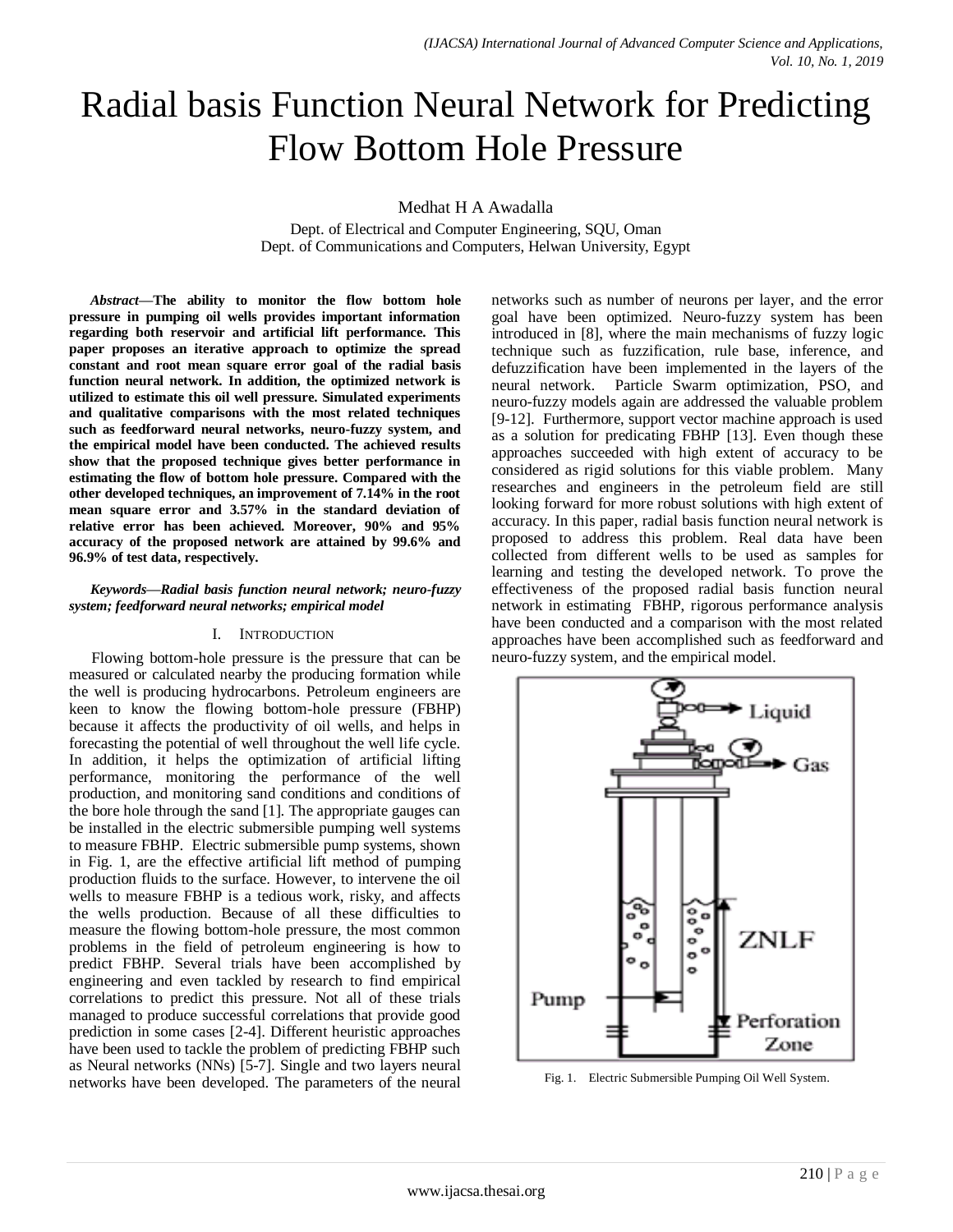The organization of the paper is as follows. Section 2 shows the data sources and collections. Some data samples are illustrated. These samples have been used for learning the proposed model and testing it. Radial basis function neural network is presented in Section 3. Optimization of RBFNN parameters are presented in Section 4. The experiments and discussions are demonstrated in Section 5. Section 6 has the paper conclusions.

# II. DATA SOURCES AND COLLECTIONS

The data used for inputs (12 inputs) and the outputs (1 output) is obtained from different oil fields in Oman [6-8]. These different fields are shown in Fig. 2, where fields A, B, and C are considered here because they are the most valuable fields. All these fields have water injection as reservoir pressure support and all of them having well production with two different artificial lifting, ESP and gas-lift.

Some samples of the used data sets are given in Table 1. Before initializing the training/testing of the model, the data sets should be randomized. In addition, before training/testing the developed model, normalization for the data using MATLAB toolbox normalizing function "mapminmax" has been made. At the end, when the phase of training and testing finished, de-normalization for the achieved data sets has been carried out to convert the data again to the wells and timing sequence. Table 2 shows the number of samples and the wells that have been used from the three fields. Table 3 and Table 4 show samples of the data elements for the three fields and for the case of all the three fields data combined.



Fig. 2. The Three Fields Layout.

| Time                        | THP (Kpa)                | M.Curr<br>$\mathfrak{S}$ | Intake.P<br>$(\mathbf{Kpa})$ | <b>Disch.P</b><br>$\left(\mathbf{K}\mathbf{pa}\right)$ | (m3/d)<br>Gross | (m3/d)<br>$\ddot{\mathbf{c}}$ | Water<br>(m3/d) | (m3/d)<br>Gas | <b>BS&amp;W</b> | <b>FGOR</b> | <b>Oil API</b> | Water Api | P. Depth (m) | Well                  |
|-----------------------------|--------------------------|--------------------------|------------------------------|--------------------------------------------------------|-----------------|-------------------------------|-----------------|---------------|-----------------|-------------|----------------|-----------|--------------|-----------------------|
| 12/6/2012                   | 3123.<br>8               | 82.8                     | 10398.6                      | 18024.2                                                | 1149.9          | 61.3                          | 1088.50         | 1349.6        | 94.6            | 22          | 37.2           | 1.13      | 1321         | A05<br>9              |
| 13/6/2012                   | 3226.<br>$7\overline{ }$ | 83                       | 10385.5                      | 18033.3                                                | 1149.9          | 61.3                          | 1088.5          | 1349.6        | 94.6            | 22          | 37.2           | 1.13      | 1321         | A05<br>9              |
| 14/6/2012                   | 3219.<br>8               | 82                       | 10380.8                      | 18023.6                                                | 1149.9          | 61.3                          | 1088.5          | 1349.6        | 94.6            | 22          | 37.2           | 1.13      | 1321         | A05<br>9              |
| 4/7/2012                    | 3229.<br>9               | 82.4                     | 10356.1                      | 18029.8                                                | 1335.7          | 14.6                          | 1321            | 629           | 98.9            | 43          | 37.2           | 1.13      | 1321         | A05<br>9              |
| 5/7/2102                    | 3265.<br>$5^{\circ}$     | 82.4                     | 10357.1                      | 18051.6                                                | 1335.7          | 14.6                          | 1321            | 629           | 98.9            | 43          | 37.2           | 1.13      | 1321         | A05<br>9              |
| 30/12/201<br>$\overline{0}$ | 1849.<br>8               | 57                       | 9431                         | 16466                                                  | 1595.6          | 51.6                          | 1543.9          | 2247.1        | 96.7            | 43          | 40.4           | 1.12      | 1327         | A06<br>$5^{\circ}$    |
| 31/12/201<br>$\overline{0}$ | 1834.<br>$7\overline{ }$ | 56.4                     | 9393.6                       | 16447                                                  | 1595.6          | 51.6                          | 1543.9          | 2247.1        | 96.7            | 43          | 40.4           | 1.12      | 1327         | A06<br>5              |
| 1/1/2011                    | 1835.<br>$\mathfrak{S}$  | 57                       | 9381.2                       | 16462.5                                                | 1290            | 46                            | 1244            | 844           | 96.4            | 18          | 40.4           | 1.12      | 1327         | A06<br>5              |
| 2/1/2011                    | 1839.<br>$\mathfrak{Z}$  | 57                       | 9384                         | 16475                                                  | 1290            | 46                            | 1244            | 844           | 96.4            | 18          | 40.4           | 1.12      | 1327         | A06<br>$\mathfrak{H}$ |

TABLE I. SAMPLE OF DATA USED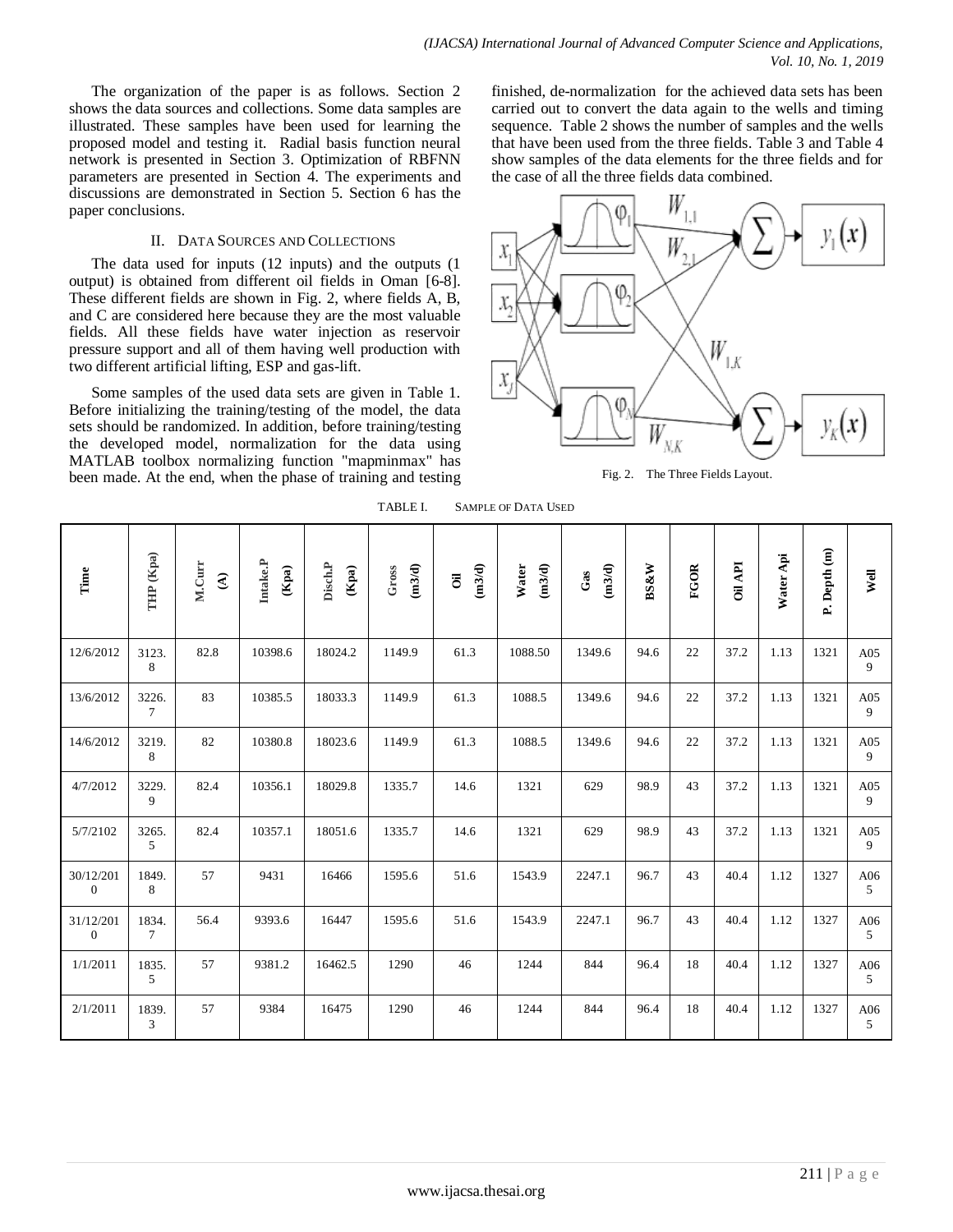|                |                                   |                | <b>Field-A</b> |         |         |
|----------------|-----------------------------------|----------------|----------------|---------|---------|
|                | <b>Input</b>                      | <b>Maximum</b> | <b>Minimum</b> | Range   | Average |
| -1             | <b>Tubing Head Pressure</b>       | 4733           | 527            | 4206    | 2191    |
| 2              | <b>Motor Current</b>              | 141            | 33             | 108     | 58      |
| 3              | <b>Liquid Production Rate</b>     | 1812           | 305            | 1507    | 941     |
| $\overline{4}$ | <b>Oil Production Rate</b>        | 62             | $\overline{4}$ | 58      | 28      |
| 5              | <b>Water Production Rate</b>      | 1769           | 272            | 1497    | 913     |
| 6              | <b>Gas Production Rate</b>        | 4800           | 59             | 4741    | 1494    |
| $\tau$         | Base Sediment & Water (water cut) | 99             | 88             | 11      | 96      |
| 8              | Formation Gas Oil Ratio           | 657            | $\mathfrak{Z}$ | 654     | 59      |
| 9              | Oil Specific Gravity              | 40.4           | 37.0           | 3.4     | 37.7    |
| 10             | Produced Water Specific gravity   | 1.13           | 1.12           | 0.01    | 1.13    |
| 11             | Pump Intake True Vertical Depth   | 1481           | 896            | 585     | 1192    |
| 12             | <b>Pump Discharge Pressure</b>    | 19140          | 10925          | 8215    | 15214   |
|                | Output                            |                |                |         |         |
| $\mathbf{1}$   | <b>Pump Intake Pressure</b>       | 11703          | 3468           | 8235    | 7680    |
|                |                                   |                | <b>Field-B</b> |         |         |
|                | Input                             | Maximum        | <b>Minimum</b> | Range   | Average |
| $\mathbf{1}$   | <b>Tubing Head Pressure</b>       | 4980           | 506            | 4474    | 2043    |
| $\sqrt{2}$     | <b>Motor Current</b>              | 87             | 16             | 71      | 47      |
| $\mathfrak{Z}$ | <b>Liquid Production Rate</b>     | 1687           | 259            | 1429    | 829     |
| $\overline{4}$ | <b>Oil Production Rate</b>        | 98             | $\mathbf{1}$   | 97      | 26      |
| 5              | <b>Water Production Rate</b>      | 1655           | 258            | 1398    | 802     |
| 6              | <b>Gas Production Rate</b>        | 32562          | 80             | 32482   | 1897    |
| $\tau$         | Base Sediment & Water (water cut) | 100            | 91             | 9       | 97      |
| 8              | Formation Gas Oil Ratio           | 1064           | $\,8\,$        | 1056    | 99      |
| 9              | Oil Specific Gravity              | 40.4           | 32.8           | 7.6     | 38.9    |
| 10             | Produced Water Specific gravity   | 1.13           | 1.01           | 0.12    | 1.11    |
| 11             | Pump Intake True Vertical Depth   | 1199           | 909            | 290     | 1032    |
| 12             | <b>Pump Discharge Pressure</b>    | 19370          | 10121          | 9249    | 14745   |
|                | <b>Output</b>                     |                |                |         |         |
| $\mathbf{1}$   | <b>Pump Intake Pressure</b>       | 11358.2        | 2208.5         | 9149.7  | 6414.3  |
|                |                                   |                | Field-C        |         |         |
|                | <b>Input</b>                      | Maximum        | <b>Minimum</b> | Range   | Average |
| $\mathbf{1}$   | <b>Tubing Head Pressure</b>       | 5850           | 382            | 5468    | 3130    |
| $\sqrt{2}$     | <b>Motor Current</b>              | 95             | $28\,$         | 67      | 51      |
| 3              | <b>Liquid Production Rate</b>     | 1602           | 256            | 1345    | 602     |
| $\overline{4}$ | Oil Production Rate               | 32             | $\overline{c}$ | 30      | 11      |
| 5              | <b>Water Production Rate</b>      | 1582           | 250            | 1331    | 591     |
| 6              | <b>Gas Production Rate</b>        | 12747          | 61             | 12686   | 582     |
| $\tau$         | Base Sediment & Water (water cut) | 100            | 93             | 7       | 98      |
| 8              | Formation Gas Oil Ratio           | 1437           | 6              | 1431    | 66      |
| 9              | Oil Specific Gravity              | 34.0           | 34.0           | 0.0     | 34.0    |
| 10             | Produced Water Specific gravity   | 1.13           | 1.10           | 0.03    | 1.10    |
| 11             | Pump Intake True Vertical Depth   | 1174           | 1147           | 27      | 1165    |
| 12             | <b>Pump Discharge Pressure</b>    | 18870          | 9899           | 8971    | 14384   |
|                | Output                            |                |                |         |         |
| $\mathbf{1}$   | <b>Pump Intake Pressure</b>       | 14180.9        | 3487.4         | 10693.5 | 6031.0  |

# TABLE II. FIELDS DATA SAMPLES SUMMARY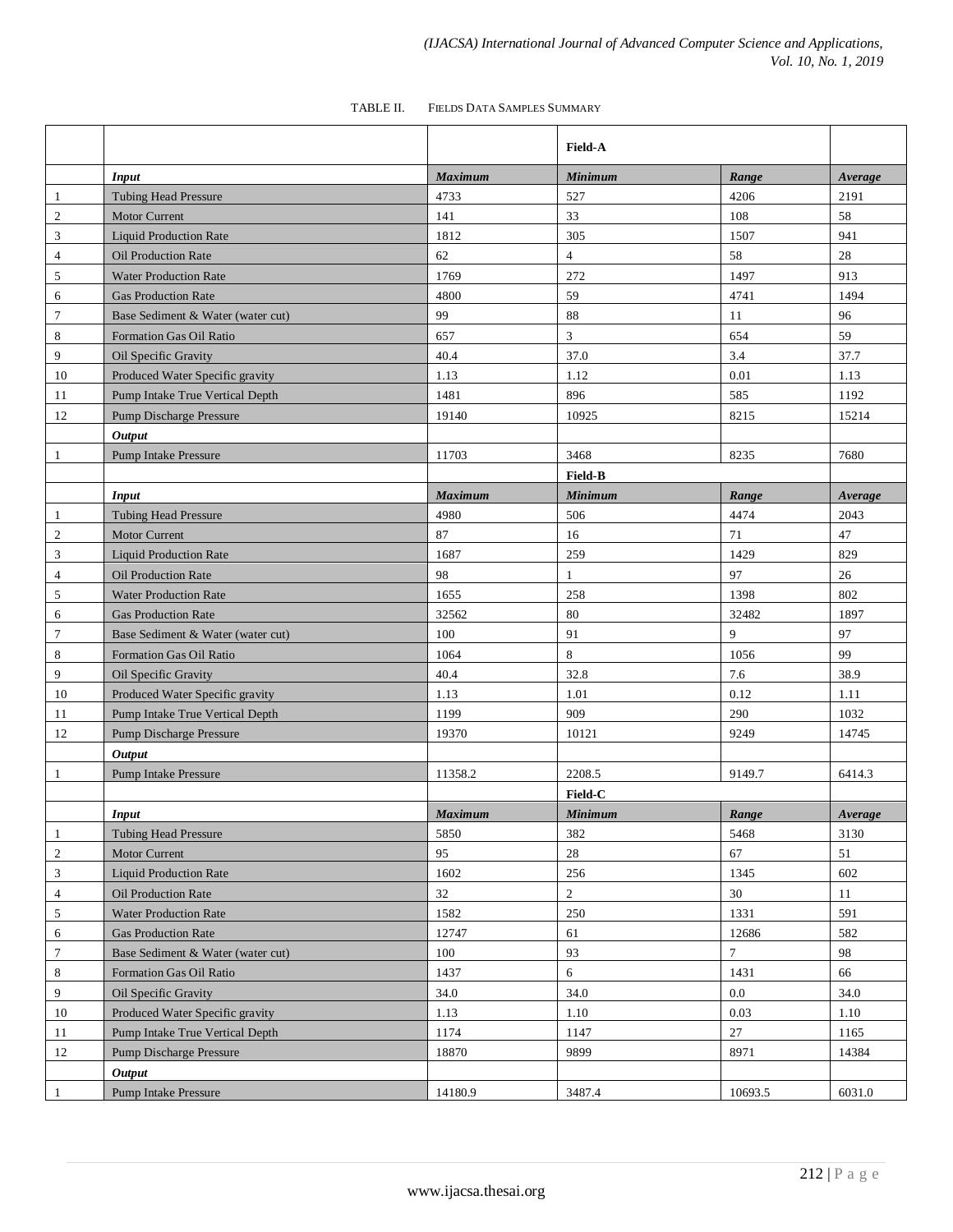|  | TABLE III. | FIELDS A, B, AND C DATA SUMMARY |
|--|------------|---------------------------------|
|--|------------|---------------------------------|

|         | No. Wells | <b>No. Data samples</b> |
|---------|-----------|-------------------------|
| Field-A | 15        | 8560                    |
| Field-B | 19        | 11870                   |
| Field-C | Õ         | 4680                    |

| <b>All Fields</b>              |                                           |                    |               |             |             |  |  |
|--------------------------------|-------------------------------------------|--------------------|---------------|-------------|-------------|--|--|
|                                | <b>Input</b>                              | <b>Maxim</b><br>um | Minimu<br>m   | Range       | Avera<br>ge |  |  |
| $\mathbf{1}$                   | <b>Tubing Head Pressure</b>               | 5850               | 382           | 5468        | 2273        |  |  |
| $\overline{c}$                 | <b>Motor Current</b>                      | 141                | 16            | 125         | 52          |  |  |
| 3                              | <b>Liquid Production Rate</b>             | 1812               | 256           | 1556        | 825         |  |  |
| $\overline{4}$                 | <b>Oil Production Rate</b>                | 98                 | $\mathbf{1}$  | 97          | 24          |  |  |
| 5                              | <b>Water Production Rate</b>              | 1769               | 250           | 1519        | 801         |  |  |
| 6                              | <b>Gas Production Rate</b>                | 32562              | 59            | 32503       | 1548        |  |  |
| 7                              | Base Sediment & Water<br>(water cut)      | 100                | 88            | 12          | 97          |  |  |
| 8                              | <b>Formation Gas Oil Ratio</b>            | 1437               | $\mathcal{L}$ | 1434        | 81          |  |  |
| 9                              | Oil Specific Gravity                      | 40.4               | 32.8          | 7.6         | 37.7        |  |  |
| $\mathbf{1}$<br>$\Omega$       | Produced Water Specific<br>gravity        | 1.13               | 1.01          | 0.12        | 1.12        |  |  |
| 1<br>$\mathbf{1}$              | <b>Pump Intake True Vertical</b><br>Depth | 1481               | 896           | 585         | 1104        |  |  |
| $\mathbf{1}$<br>$\overline{c}$ | <b>Pump Discharge Pressure</b>            | 19750              | 10458         | 9292        | 15104       |  |  |
|                                | Output                                    |                    |               |             |             |  |  |
| 1                              | <b>Pump Intake Pressure</b>               | 14180.9            | 2208.5        | 11972<br>.3 | 6745.2      |  |  |

TABLE IV. ALL FIELDS DATA SUMMARY

# III. RADIAL BASIS FUNCTION NEURAL NETWORK

Radial Basis Neural Network, RBFNN, is a powerful, fast learning, and self-organized neural network. It is better than Back Propagation (BP) network in approximation, classification and learning speed, especially in processing highly nonlinear problems [14-15]. Fig. 3 illustrates the structure of RBFNN, where the first layer represents the input layer. The second layer is the hidden radial basis layer, and the last layer represents the output linear layer.

The input layer can be considered as gate for the inputs  $x =$  $(x1, x2, \ldots, xJ)$ , where the number of inputs is represented by J. There is a full connection among the input neurons and the hidden layer neurons, the links that used to connect them have no weights. The number of neurons in the hidden layer, N, is variable and this number can be optimized through the process of training. The activation functions within the hidden layer neurons are a nonlinear radial basis function such as Gaussian function shown in equation 1.

$$
\varphi_n(x) = e^{-\beta \|x - \mu_n\|^2} \tag{1}
$$



Fig. 3. Radial basis Function Neural Network Structure.

Where x is the input vector,  $\mu$  is the prototype vector,  $\|\cdot\|$  is Euclidean distance, and  $\beta$  is the spread parameter. The distance between the inputs x and the prototypes  $\mu$ , ( $\mu$ 1,  $\mu$ 2, …,μN) control the activation of the neurons in the hidden layer. The output of each neuron takes a value between 0 and 1 and the maximum value is 1 in the case of both the prototype and neuron input values are equal. The output of the hidden layer neurons are weighted and linearly summed to produce the output for every element  $y_k$  in the output vector  $y(x) = (y1, y2, ..., yk)$ , as shown in equation 2.

$$
y_k(x) = \sum_{n=1}^N w_{n,k} \cdot \varphi_n(x) \tag{2}
$$

MATLAB Toolbox functions such as newrbe and newrb can be used to design the radial basis function neural networks. At the starting, there are no neurons in the hidden radial basis (radbas) layer; and then, the function newrb will add one neuron at a time iteratively. For every iteration, the input vector that results in reducing the error of the network is the most used to add a radbas neuron. In addition, if the error of the new developed network is small enough (less than a specified value), newrb function will not generate more neurons. Otherwise, the next neuron will be added. More neurons will be added to the hidden layer of a radial basis network until it reaches the desired mean squared error goal or the maximum number of neurons.

In addition to the input and output (targets) training data sets, the newrb takes two arguments, the first one is the sumsquared error goal and the second is the spread constant (factor). The spread constant plays an important role in the development of the radial basis function neural network.

Many neurons are required to fit fast-changing function for big values of the spread factor (vicinity of 1). While for small values of spread factor (vicinity of 0), many neurons are required to fit a smooth function. This behavior poses restriction in generalizing the network. Using "newrb" iteratively with various spreads analyzing the achieved results to determine the optimum values for these arguments.

# IV. RADIAL BASIS FUNCTION NEURAL NETWORK PARAMERS OPTIMIZATION

In this section, the root mean square error goal and the spread value of the radial basis function neural network are optimized in such way that the radial basis neural network will provide its best performance.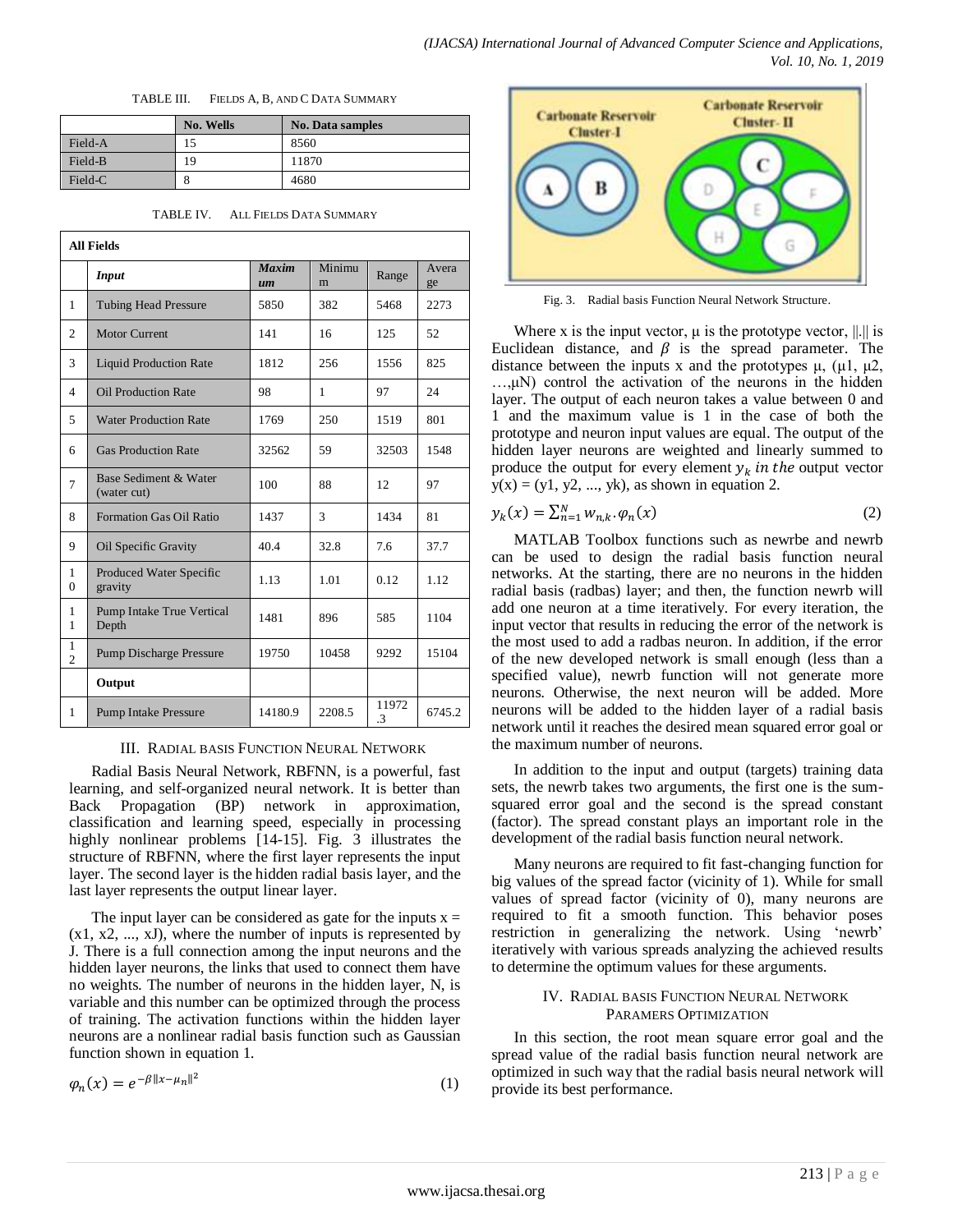Starting with a very basic structure, with default spread value for the radial function of 1, has maximum number of neurons of 150 with 2 neurons are added every iteration and the mean square error goal of 0.0001. Then, the mean square error goal is doubled in 20 steps until 0.004. Each time, the network is trained to the specified training error goal. After each training, the network is tested using test data that is not been used in the training phase. The network performance statistical indicators are recorded; the main performance indicator considered is the Relative Root Mean Square Error (RMSE) of the test data. In addition, the percentages of the test data attained 95% and 90% accuracy of FBHP estimation are used as a secondary performance indicator. Fig. 4 shows the network performance indicators against the mean square error goal. The best point for the RMSE is the point with minimum value whereas for the percentage of the test data with 90% and 95% accuracy is the maximum value. It clear that the best point is the point with  $0.6 \times 10^{-3}$  mean square error goal. With polynomial fitting for the RMSE data, it is clear that the best point from the polynomial fit is at  $1.5 \times 10^{-3}$ . The two best points are far apart so, further tuning and improvements of the selected error goal are carried out by running the model with varying error goal from  $0.2 \times 10^{-3}$  to  $2$  $x10^{-3}$ . The results are shown in Fig. 5. It can be seen that the best point of the RMSE is 3.1% at a mean square error training goal of  $0.8 \times 10^{-3}$ . In addition, the average of absolute error accuracy of the model results might be observed from the percent of the test data that came up with intake pressure estimations within the 5% and 10% error band from the actual intake pressure measurements are 90.8% and 98.9% respectively. With the RMSE polynomial fit, it is obvious that the best point occurs at an error goal of  $0.7 \times 10^{-3}$ , which is very close to the actual RMSE. Therefore, a value of  $0.7 \times 10^{-3}$ is selected to be the best mean square error goal.

Further improvements of the model are carried out by selecting the best value for the spread constant that would result with the best network performance. It is happened by training the network with the selected best mean square error goal of 0.7 x10-3 and different values of spread constant starting from 0.2 and increasing to 40, the achieved results are depicted in a Fig. 6.



Fig. 4. RMSE and Accuracy of RBNN with Spread=1 vs. Training Error Goal.

As shown in Fig. 6, the best performance point is at the very low range of the spread value from 0 to 1. The results show that the best point is at a spread constant value of 0.4. To get the picture clearer and to zoom in, another optimization run is carried out with spread constant varying from 0.1 to 1.0 with step of 0.1 and again the performance trends is shown in Fig. 7.



Fig. 5. RMSE and Accuracy of RBNN with Spread=1 vs. Training Error Goal.



Fig. 6. RMSE and Accuracy of RBNN with Error Goal=0.7 x10-3 vs. Spread Constant.



Fig. 7. RMSE and Accuracy of RBNN with Error Goal=0.7 x10-3 vs. Spread Constant.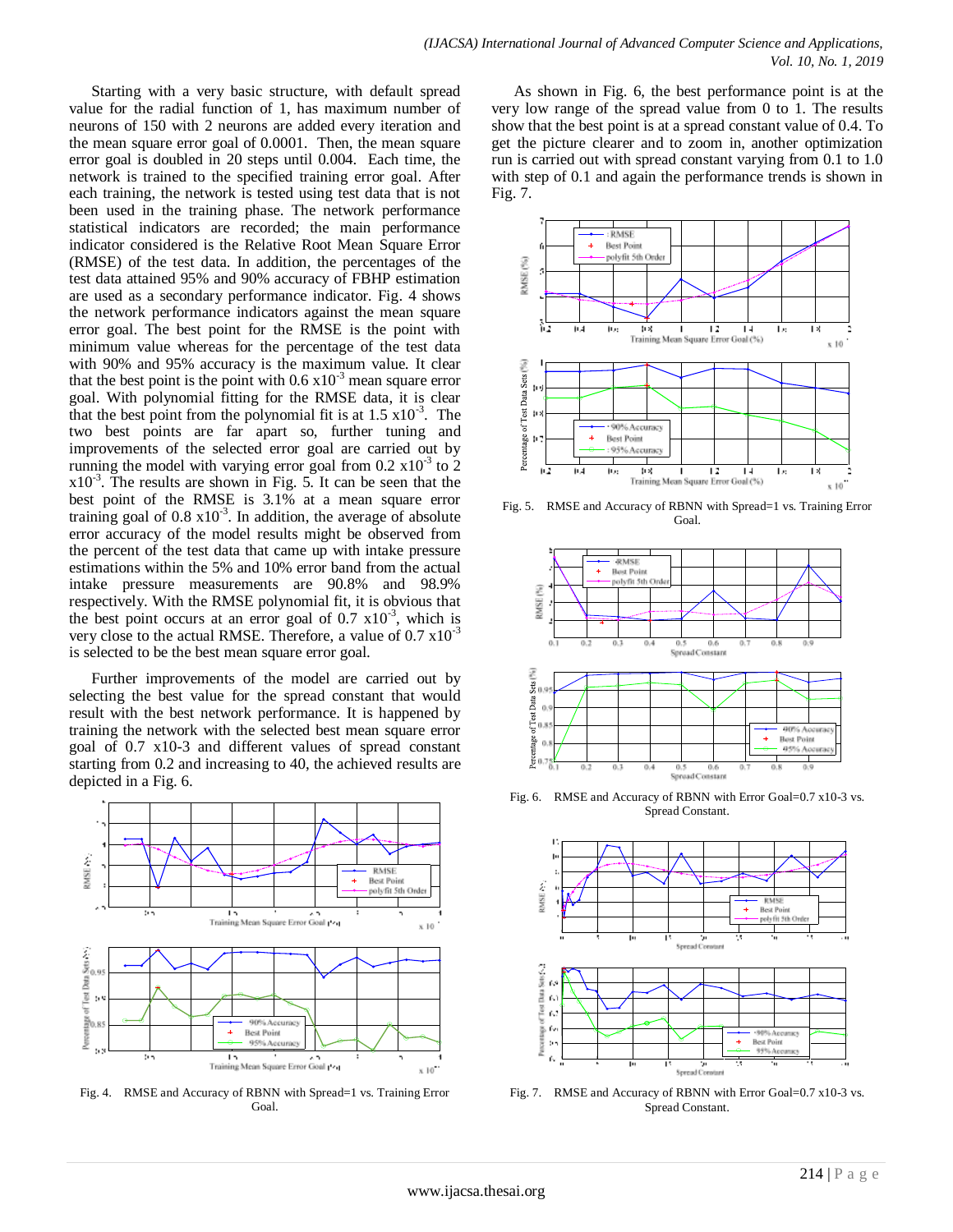As illustrated in Fig. 7, the best spread constant is within the range of 0.2 to 0.5. The best RMSE is 1.93 % at a spread constant value of 0.4. This is also, supported by the good accuracy points of 99.6% of test data fall within the 10% error band and 96.9% fall within the 5% error band. Therefore, the final best architecture of the radial basis neural network is the one with  $0.7 \times 10^{-3}$  mean square error goal, spread constant of 0.4 and a number of neurons of 126.

# V. EXPERIMENTAL RESULTS AND DISCUSSIONS

Extensive experiments have been carried out using data collected from real oil wells to compare the performance of the developed radial basis function neural network with neurofuzzy system, two-layer feedforward neural network. Root Mean Square Error (RMSE), Standard Deviation (STD), Correlation Coefficient (R), and the accuracy have been used as performance metrics for the comparison. The following equations have been used to determine the mentioned performance metrics.

The average Relative Error  $E_r$  is calculated using the following equation:

$$
E_r = \frac{1}{n} \sum_{i=1}^{N} E_i \tag{3}
$$

Where,  $E_i$  is the relative deviation of the estimated value from the measured one and is calculated as:

$$
E_i = \left[\frac{\text{(FBHP)}_{meas} - \text{(FBHP)}_{est}}{\text{(FBHP)}_{meas}}\right] X 100\tag{4}
$$

Where:  $(FBHP)_{meas}$  is the actual measured value of the FBHP and  $(FBHP)_{eat}$  is the estimated value.

Average Absolute Relative Error  $E_a$  is calculated using the following equation:

$$
E_a = \frac{1}{n} \sum_{i=1}^{N} |E_i|
$$
\n<sup>(5)</sup>

Root Mean Square Error RMSE is calculated using the following equation:

$$
RMSE = \left[\frac{1}{n}\sum_{i=1}^{N} E_i^2\right]^{0.5} \tag{6}
$$

Standard Deviation STD is calculated using the following equation:

$$
STD = \sqrt{\frac{1}{m-n-1} \sum_{i=1}^{m} \left[ \left\{ \frac{FBHP_{meas} - FBHP_{est}}{FBHP_{meas}} \right\} X \, 100 \right]^2} \tag{7}
$$

Where:  $m - n - 1$  represents the degree of freedom in multiple-regression.

The Correlation Coefficient R is calculated using the following equation:

$$
R = \sqrt{1 - \frac{\Sigma_{i=1}^{n} [FBHP_{meas} - FBHP_{est}]}{\Sigma_{i=1}^{n} FBHP_{meas} - \frac{1}{n} \Sigma [FBHP_{meas} - FBHP_{est}]]_i}}
$$
(8)

Fig. 8-11 show the achieved results. Based on the achieved results, the developed radial basis function neural network has a reasonable performance as two-layer feedforward neural network and outperforms the neuro-fuzzy system.



Fig. 8. The Achieved RMSE using RBFNN, FFNN, and Neuro-Fuzzy.



Fig. 9. The Achieved STD using RBFNN, FFNN, and Neuro-Fuzzy.



Fig. 10. The Achieved Correlation Coefficient using RBFNN, FFNN, and Neuro-Fuzzy.

For more validity test for the proposed architecture, a comparison has been accomplished with empirical model [16]. As shown in Fig. 12, all approaches outperform the empirical model especially radial basis neural network and feedforward neural network have remarkable results.